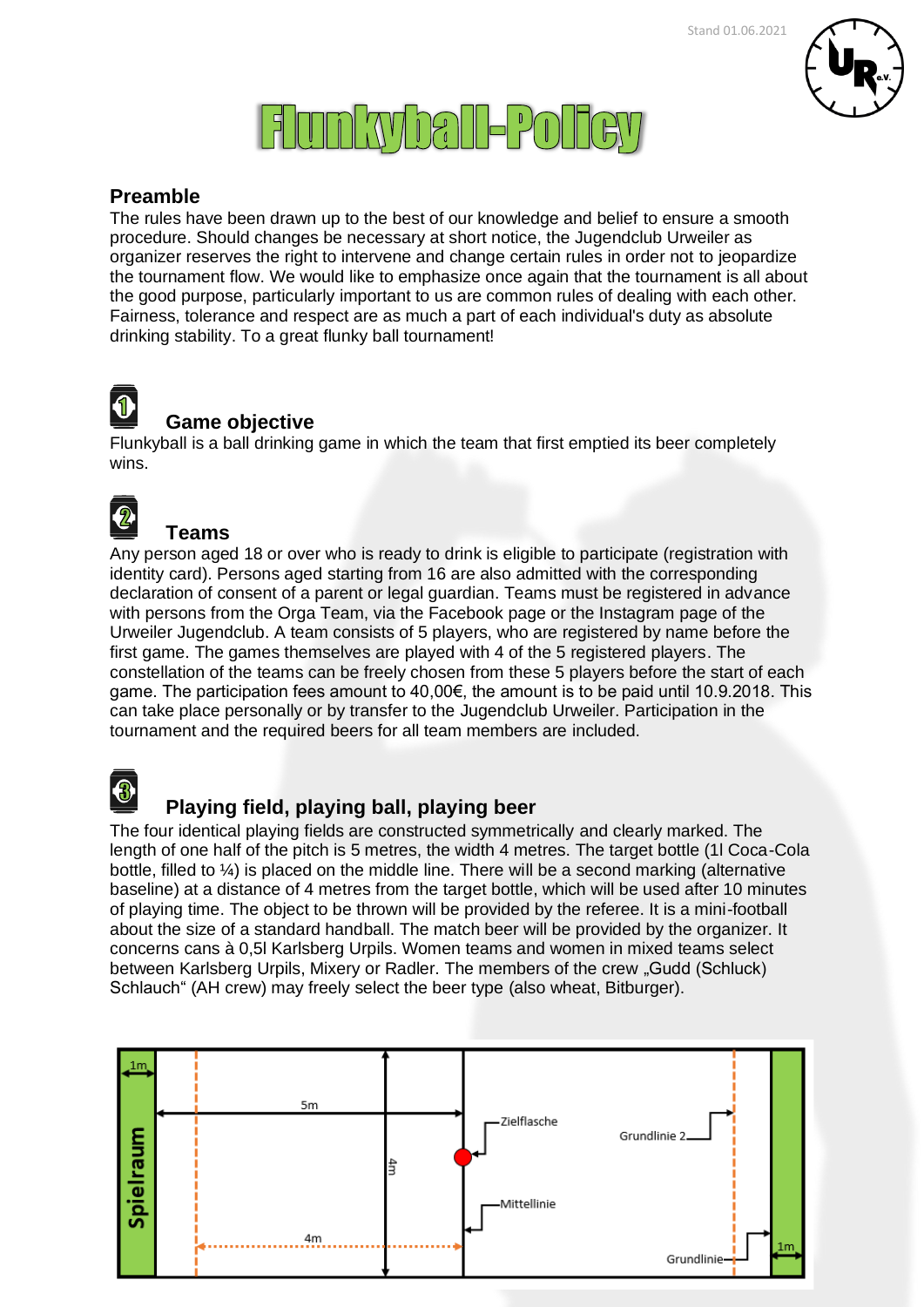

### **Game structure**

At the start of each round, the teams line up opposite each other in any but fixed order on the baselines. There are 4 players of each team facing each other. The substitute player may not be substituted in the current game except in justified exceptional cases (injury, etc.). The decision is made by the referee. The referee distributes the match beer to each player (Karlsberg Urpils 0.5l cans/p.r.n. deviant), which is placed behind the baseline in front of each player.



### **Game process**

The playing beers will be kept by the referee and will be given to the players in due time. The beers must be opened by the referee and placed in front of each player behind the baseline at a distance of 5m from the target bottle. The starting team is determined by a coin toss by the referee. The referee/tournament management assigns the half of the playing field for the teams. The players of the teams throw alternately in the direction of the target bottle and thereby try to cause the target bottle to fall over. If the bottle does not fall down after a throw by a player from team A, the next player from team B has the direct opportunity to hit the target bottle. The throwing by the players of a team takes place alternately in a fixed order. Important: Each player of each team is obliged to throw, no player may be missed or skipped. If the target bottle is hit by a team member from Team A, each team member from Team A is allowed to pick up his beer placed in front of him (behind the baseline) and start drinking until the referee calls "Stop!". Drinking must then be stopped immediately. The task of Team B after the target bottle has fallen over consists of rerighting the bottle on the middle line (maximum deviation 10cm) and retrieving the ball by one of the team members. The starting of the teammates from team B is only permitted as soon as the target bottle has fallen over. All team B players must stand with the ball behind the baseline and the target bottle must be placed on the midline. Only then will the referee give the signal and Team A stops drinking. No beer may be spilled during the entire game. Each player must protect his or her own beer (for example by putting his or her foot forward, but always behind the baseline). The attempt to throw off the opponent's beer instead of the target bottle is generally permitted. Drinking one's own beer during the game at the wrong time is not permitted. Other drinks purchased from us may be enjoyed at the same time. The ball may only be thrown above the hip (rolling or throwing from below is not permitted). If a team-mate has emptied his beer completely, he must report this to the referee. Turning around to check that the beer has been completely emptied is done exclusively by the referee. A beer is considered empty if less than 4cl of beer or beer foam is released from the can when the can is turned over. The player who has completely finished his beer and indicated this is excluded from the rest of the game, i.e. has no right to throw, place the bottle, fetch the ball or drink. If, after 10 minutes, a team has not finished the game by emptying all the beers, the baseline will be moved to the mark 4m from the target bottle. This situation will be indicated and explained by the referee. The game at a distance of 4m is identical to the one described above. If after 15 minutes none of the teams made a match decision, a direct decision will be made by "Stafettentrinken": The teams are asked to go to the middle line. There they line up opposite each other with their remaining beer. After a starting signal ("Los") from the referee, the opposing players 1 of each team start drinking the match beer. If player 1 has finished his beer, which he clearly marks by calling the signal "Fertig", player 2 (if still eligible) of each team may start to empty his match beer. Players 3 and 4 of each team, if still eligible, act identically. Accordingly, the team in which each player has finished his beer in turn first wins.

The complete emptying is checked by the referee at the end and the winner of the match is named. It is not allowed to exchange, share or pass on beers. Each player drinks his own match beer and any penalty beers allocated to him. The use of any aids (e.g. straws, nails, etc.) is not permitted during the entire game.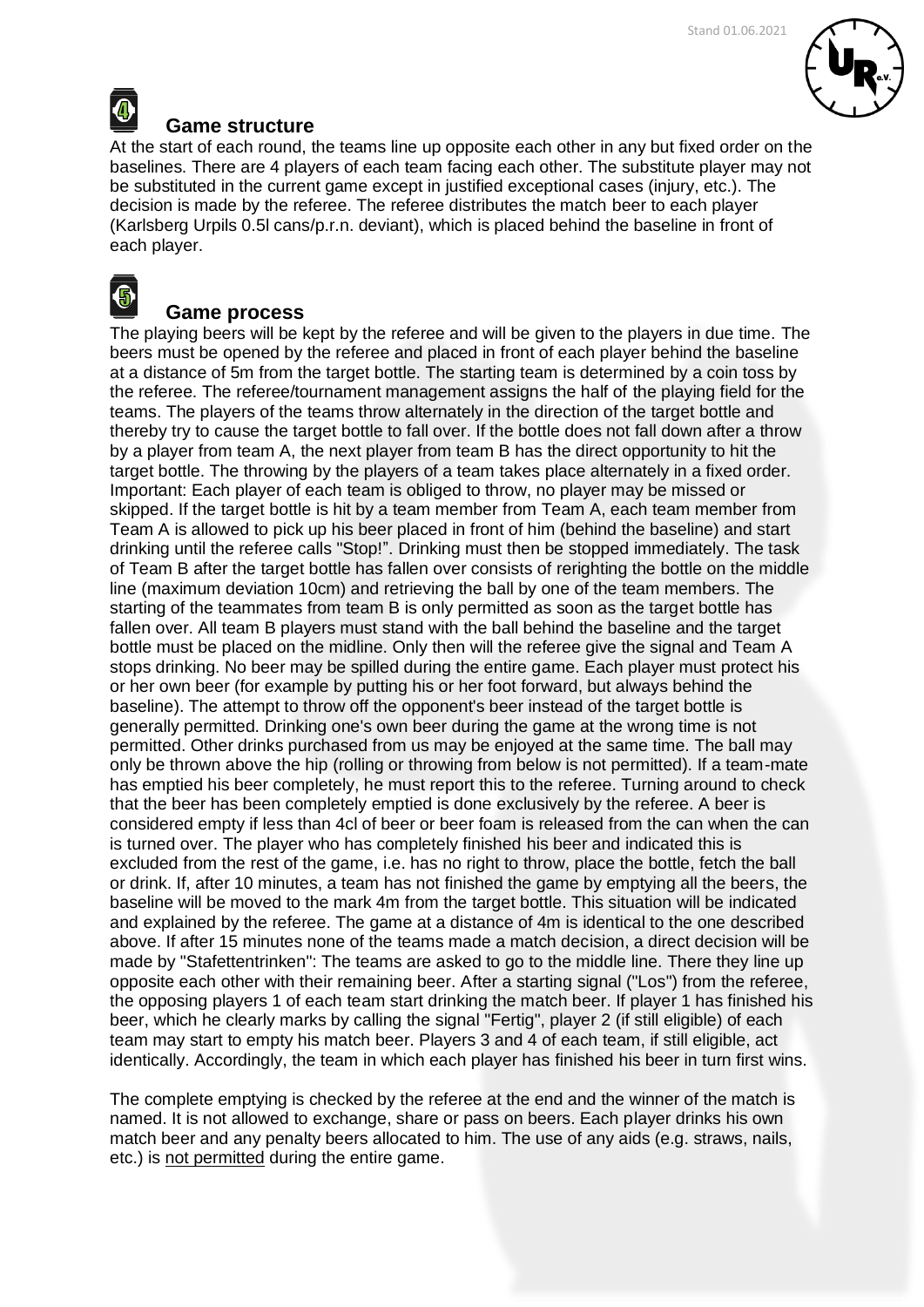

### **Tournament schedule**

The tournament is divided into a group phase and a knockout phase. In the run-up 4 groups of 6 teams each will be drawn at random. During the group phase, each team plays against a total of 3 randomly selected teams from its own group. The teams, which comes first and second place of their group in the group phase, qualify for the knockout phase. The ranking is determined on the basis of the number of points achieved: The winning team receives 3 points per game won within the regular playing time of 15 minutes. If the victory is decided by drinking a relay, the winning team receives 1 point. If there is equality of points between the first and second placed teams of a group after 3 group matches, the direct comparison of the teams decides first, provided that the teams concerned have played against each other in the group. If this is not the case, it comes to another relay drink, in this case with 0.33l Karlsberg UrPils (exceptions: Women's teams, AH-team (see above)), about the entry into the knockout phase. The knockout phase consists of 4 quarter-finals, 2 semi-finals, one final and one match for 3rd place. The quarter-finals will take place between the following teams: First place Group A against second place Group B, first place Group B against second place Group C, first place Group C against second place Group D and first place Group D against second place Group A. In the semi-finals, the winner of the first quarter-final will face the winner of the second quarter-final and, by analogy, the winner of the third quarter-final will face the winner of the fourth quarter-final.

### **Prices**

The prizes will be awarded after the final. The specific prizes can be found in the Facebook event. The theme prize will be awarded before the knockout phase. The winner of the best team motto will be determined by a Facebook voting on the website of the Urweiler Jugendclub.

## 8

### **Catalogue of punishments**

Penalties are generally given by the referee and are to be accepted by the punished without resistance. In general, the referee is urged to refrain from imposing penalties in the interests of a pleasant game. The referee is allowed to coordinate with the tournament management at any time. The penalties for various offences are briefly listed below:

### Strafbier:

- with over-foaming beer (larger quantity)
- spilled/ fallen over beer (own fault or external fault)
- if the beer was not submitted correctly (without the referee's attention/ more than 4 cl residual content)
- if the drinking time after the referee's stop signal is exceeded
- when crossing the baseline more marked

 $\rightarrow$  After 3 "Strafbieren" caused by obvious self-inflicted misconduct, the referee is allowed to disqualify the player in question.

Abandoning the next player of the team:

- in the case of a very marked crossing of the baseline
- in case of non-compliance with the throwing sequence
- in the event of intentional delay in play

### Disqualification:

- in case of referee insult / repeated disregard
- in the event of deliberate obstruction or destruction of the playing field/playing equipment
- in case of malicious sabotage of the tournament
- for grossly unsportsmanlike behaviour (see preamble)